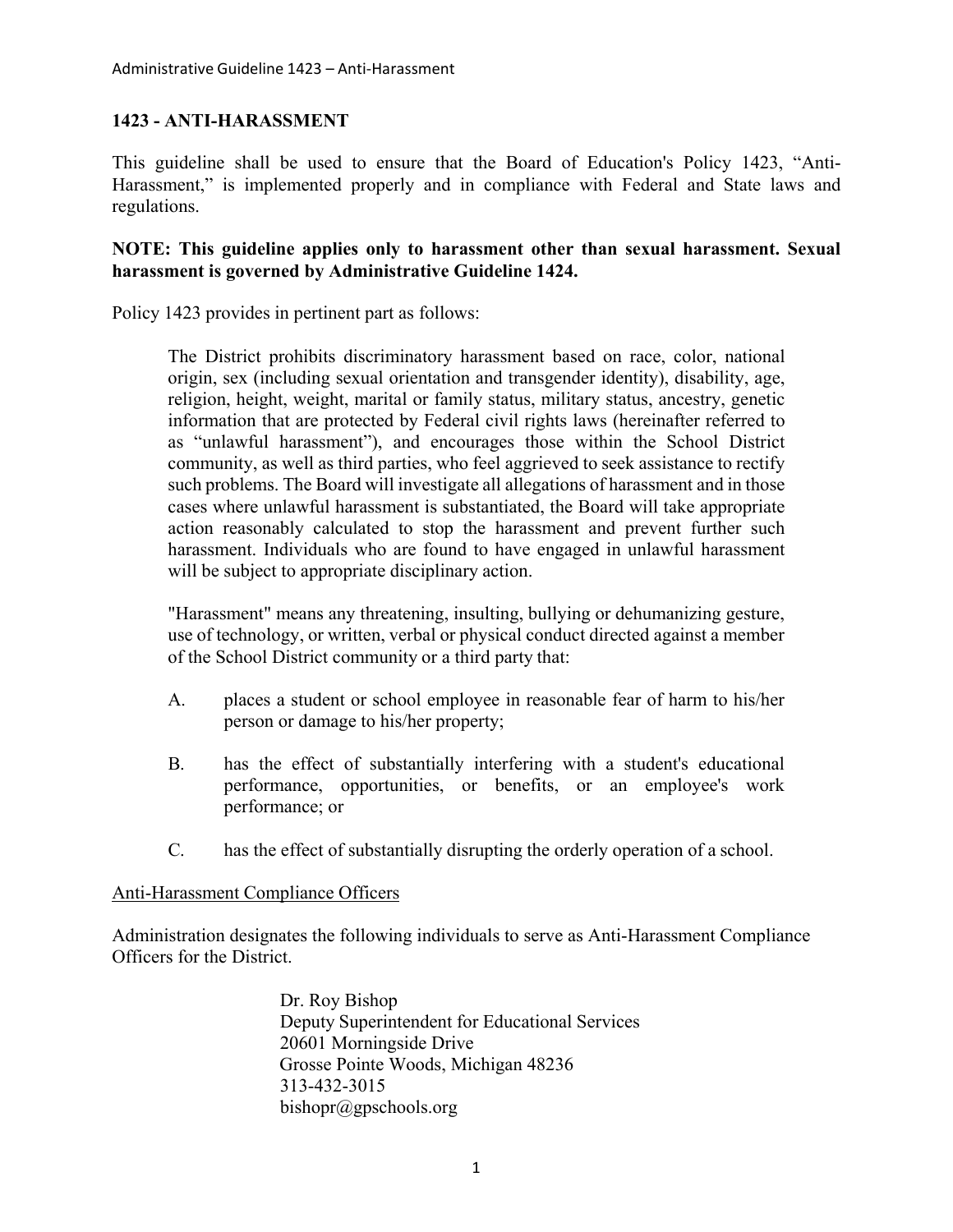Administrative Guideline 1423 – Anti‐Harassment

Ms. Nicole Pilgrim Director of Human Resources 20601 Morningside Drive Grosse Pointe Woods, Michigan 48236 (313) 432-3017 [pilgrin@gpschools.org](mailto:pilgrin@gpschools.org)

In the event of an allegation of discrimination harassment by or involving either or both of the Anti-Harassment Compliance Officers, the allegation may be submitted to the Superintendent.

In the event of an allegation of harassment by or involving the Superintendent, the allegation may be submitted to the President of the Board of Education.

### Investigation and Complaint Procedure

Any employee or other member of the School District community or third party (e.g., visitor to the District) who believes that s/he has been subjected to unlawful harassment may seek resolution of his/her complaint through either the informal or formal procedures as described below.

Due to the sensitivity surrounding complaints of unlawful harassment, timelines are flexible for initiating the complaint process; however, individuals should make every effort to file a complaint within thirty (30) calendar days after the conduct occurs while the facts are known and potential witnesses are available. Once the formal complaint process is begun, the investigation will be completed in a timely manner (ordinarily, within fifteen (15) business days of the complaint being received).

The informal and formal procedures set forth below are not intended to interfere with the rights of any individual to pursue a complaint of unlawful harassment or retaliation with the United States Department of Education Office for Civil Rights, the Equal Employment Opportunity Commission ("EEOC"), or the Michigan Department of Civil Rights.

#### Informal Complaint Procedure

The goal of the informal complaint procedure is to stop inappropriate behavior and to investigate and facilitate resolution through an informal means, if possible. The informal complaint procedure is provided as a less formal option for an adult member of the School District community or third party who believes s/he has been unlawfully harassed or retaliated against. This informal procedure is not required as a prerequisite to the filing of a formal complaint and will only be utilized where the parties (the alleged target of harassment and the alleged harasser(s)) agree to participate in such process. Any party who has agreed to utilize the informal procedure, or the District itself, may request that the informal process be terminated at any time to move to the formal complaint process. Any party dissatisfied with the results of the informal complaint process, or the District itself, may proceed to the formal complaint process.

However, any allegation that an adult member of the School District community or a third party has committed harassment or retaliation against a student, and any allegation of sexual violence,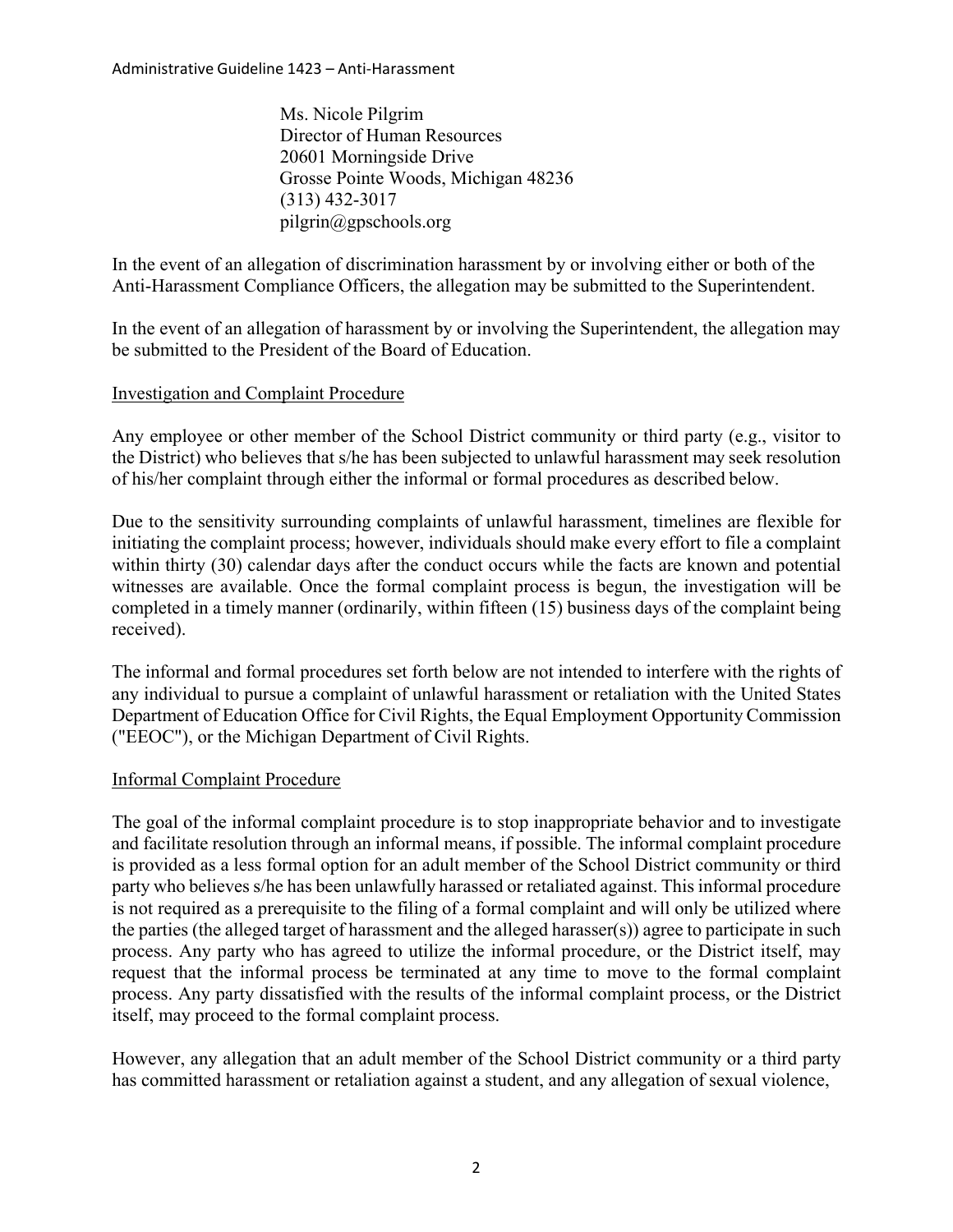will be investigated using the formal complaint procedure and/or reported to law enforcement, as appropriate.

As an initial course of action, if an individual feels that s/he is being unlawfully harassed and s/he is able and feels safe doing so, the individual should consider telling or otherwise informing the harasser that the conduct is unwelcome and must stop. Such direct communication should not be utilized in circumstances involving sexual violence. The complaining individual should address the allegedly harassing conduct as soon after it occurs as possible. The Compliance Officers are available to support and counsel individuals when taking this initial step or to intervene on behalf of the individual if requested to do so. An individual who is uncomfortable or unwilling to inform the harasser of his/her complaint is not prohibited from otherwise filing an informal or a formal complaint. In addition, with regard to certain types of unlawful harassment, such as sexual harassment, the Compliance Officer may advise against the use of the informal complaint process.

An individual who believes s/he has been unlawfully harassed or retaliated against may make an informal complaint, either orally or in writing: (1) to a building administrator; (2) directly to one of the Compliance Officers; and/or (3) to the Superintendent or other District-level employee. If a Complainant informs an administrator or Superintendent, either orally or in writing, about any complaint of harassment or retaliation, that employee must promptly report such information to a Compliance Officer, who will either facilitate an informal resolution as described below on his/her own, or appoint another individual to facilitate an informal resolution.

The School District's informal complaint procedure is designed for persons who believe they are being unlawfully harassed or retaliated against with a range of options designed to bring about a resolution of their concerns. Depending upon the nature of the complaint and the wishes of the individual claiming unlawful harassment or retaliation, informal resolution may involve, but not be limited to, one or more of the following:

- A. Advising the individual about how to communicate the unwelcome nature of the behavior to the alleged harasser.
- B. Distributing a copy of the anti-harassment policy as a reminder to the individuals in the school building or office where the individual whose behavior is being questioned works or attends.
- C. If both parties agree, the Compliance Officer may arrange and facilitate a meeting between the individual claiming harassment and the individual accused of harassment to work out a mutual resolution. Such a meeting is not appropriate in circumstances involving sexual violence.

While there are no set time limits within which an informal complaint must be resolved, the Compliance Officer or designee will attempt to resolve all informal complaints within fifteen (15) business days of receiving the informal complaint.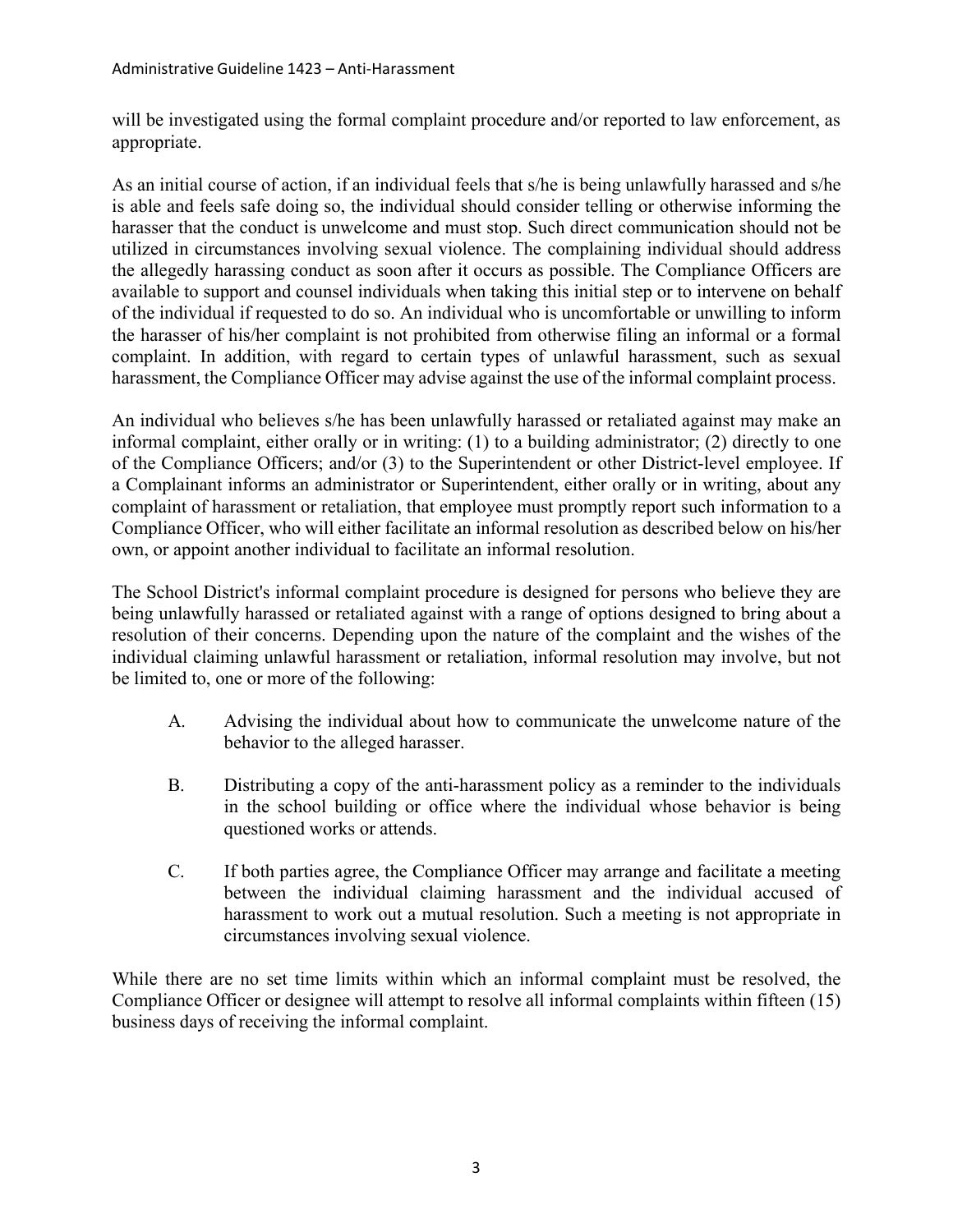All materials generated as part of the informal complaint process will be retained by the Compliance Officers in accordance with the Board's records retention policy and/or Student Records policy. (See Policy 8310 and Policy 8330)

### Formal Complaint Procedure

If a complaint is not resolved through the informal complaint process, if one of the parties has requested that the informal complaint process be terminated to move to the formal complaint process, or if the individual elects to file a formal complaint initially, the formal complaint process shall be implemented.

An individual who believes s/he has been subjected to harassment or retaliation, hereinafter referred to as the "Complainant", may file a formal complaint, either orally or in writing, with an administrator, one of the Compliance Officers or the Superintendent. Due to the sensitivity surrounding complaints of unlawful harassment and retaliation, timelines are flexible for initiating the complaint process; however, individuals should make every effort to file a complaint within thirty (30) calendar days after the conduct occurs while the facts are known and potential witnesses are available. If a Complainant informs an administrator or Superintendent, either orally or in writing, about any complaint of harassment or retaliation, that employee must promptly report such information to the Compliance Officer.

Throughout the course of the process, the Compliance Officer should keep the parties informed of the status of the investigation and the decision-making process.

All formal complaints must include the following information to the extent it is available: the identity of the individual believed to have engaged in, or be engaging in, harassment or retaliation; a detailed description of the facts upon which the complaint is based; a list of potential witnesses; and the resolution sought by the Complainant.

If the Complainant is unwilling or unable to provide a written statement including the information set forth above, the Compliance Officer shall ask for such details in an oral interview. Thereafter, the Compliance Officer will prepare a written summary of the oral interview, and the Complainant will be asked to verify the accuracy of the reported charge by signing the document.

Upon receiving a formal complaint, the Compliance Officer will consider whether any action should be taken in the investigatory phase to protect the Complainant from further harassment or retaliation, including, but not limited to, a change of work assignment or schedule for the Complainant and/or the alleged harasser. In making such a determination, the Compliance Officer should consult the Complainant to assess his/her agreement to the proposed action. If the Complainant is unwilling to consent to the proposed change, the Compliance Officer may still take whatever actions s/he deem appropriate in consultation with the Superintendent.

Within two (2) business days of receiving the complaint, the Compliance Officer or a designee will initiate a formal investigation to determine whether the Complainant has been subjected to harassment or retaliation.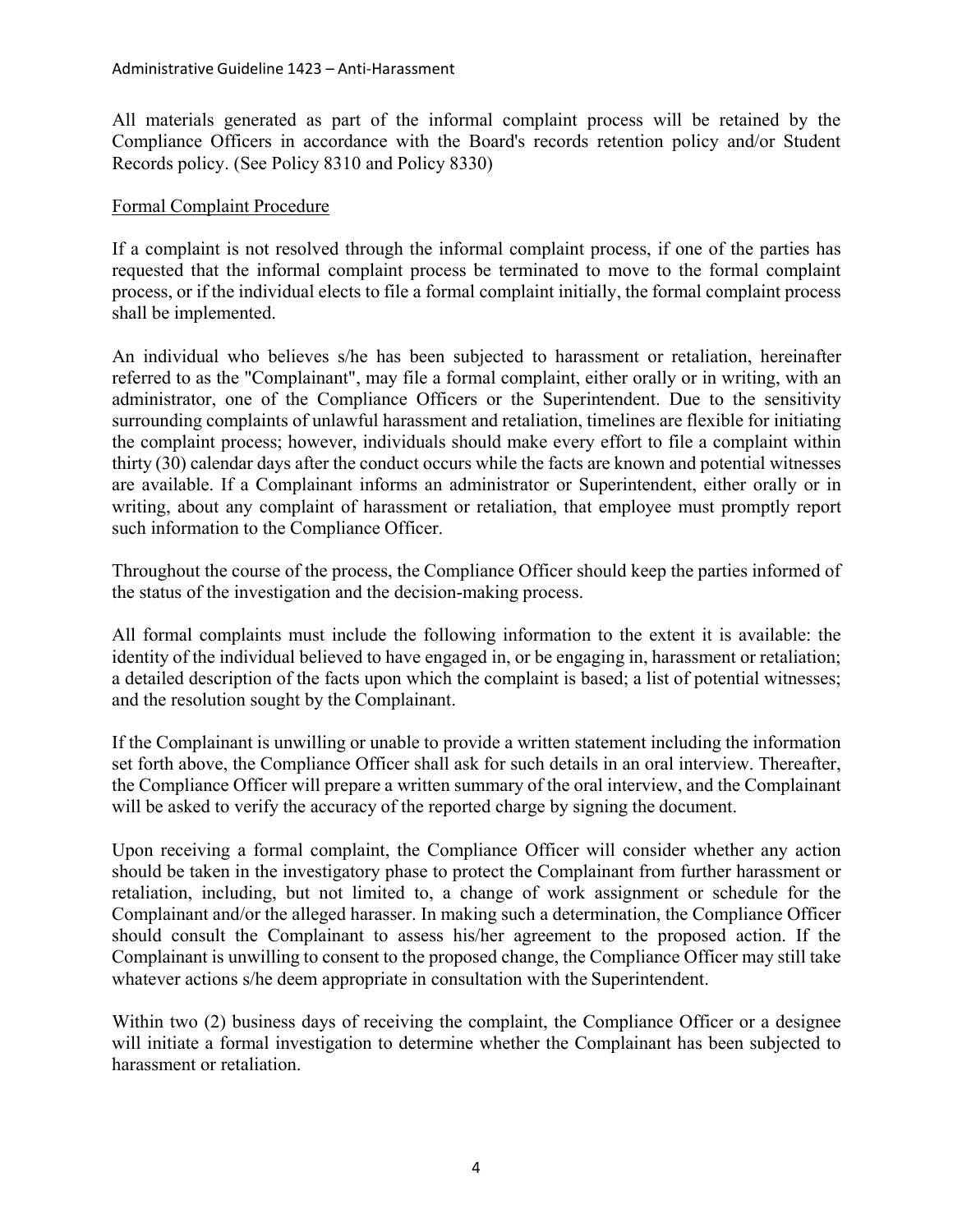Simultaneously, the Compliance Officer will inform the individual alleged to have engaged in the harassing or retaliatory conduct (the "Respondent") that a complaint has been received. The Respondent will be informed about the nature of the allegations and provided with a copy of any relevant Administrative Guidelines, including the Board's Anti-Harassment policy. The Respondent must also be informed of the opportunity to submit an initial written response to the complaint within five (5) business days.

Although certain cases may require additional time, the Compliance Officer or a designee will attempt to complete an investigation into the allegations of harassment or retaliation within fifteen (15) business days of receiving the formal complaint. The investigation will include:

- A. one or more interviews with the Complainant;
- B. one or more interviews with the Respondent;
- C. one or more interviews with any other witnesses who may reasonably be expected to have any information relevant to the allegations;
- D. consideration of any documentation or other information presented by the Complainant, Respondent, or any other witness that is reasonably believed to be relevant to the allegations.

At the conclusion of the investigation, the Compliance Officer or the designee shall prepare and deliver a written report to the Superintendent that summarizes the evidence gathered during the investigation, and provides recommendations, based on the evidence and the definition of unlawful harassment or retaliation as provided in Board policy and State and Federal law, as to whether the Complainant has been subjected to unlawful harassment. The Compliance Officer's recommendations must be based upon the totality of the circumstances, including the ages and maturity levels of those involved. In determining if harassment or retaliation occurred, a preponderance of evidence standard will be used.

The Compliance Officer may consult with the Board's legal counsel before finalizing the report to the Superintendent.

Absent extenuating circumstances, within five (5) business days of receiving the report of the Compliance Officer or the designee, the Superintendent must either issue a final decision regarding whether the complaint of harassment or retaliation has been substantiated or request further investigation. A copy of the Superintendent's final decision will be delivered to both the Complainant and the Respondent.

If the Superintendent requests additional investigation, the Superintendent must promptly specify the additional information that is to be gathered. At the conclusion of the additional investigation, the Superintendent must issue a final written decision as described above.

The decision of the Superintendent shall be final.